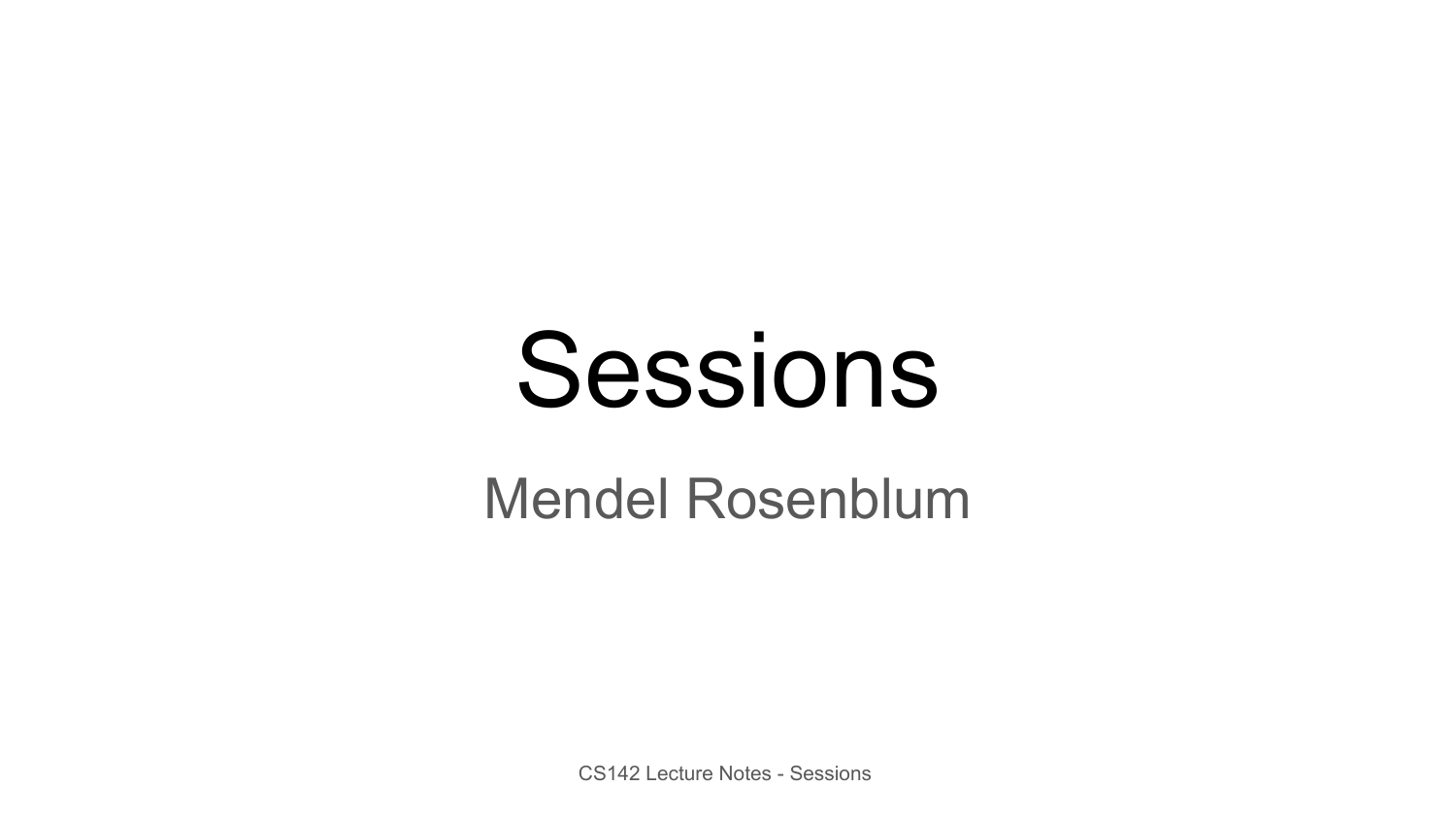## How do we know what user sent request?

- Would like to **authenticate** user and have that information available each time we process a request.
- More generally web apps would like to keep state per active browser ○ Called **session state**
- **●** Concretely:

expressApp.get('/user/:user\_id', function (httpRequest, httpResponse) …

// Need to make a decision to accept the request or reject it

var sessionState = **GetSessionState**(httpRequest);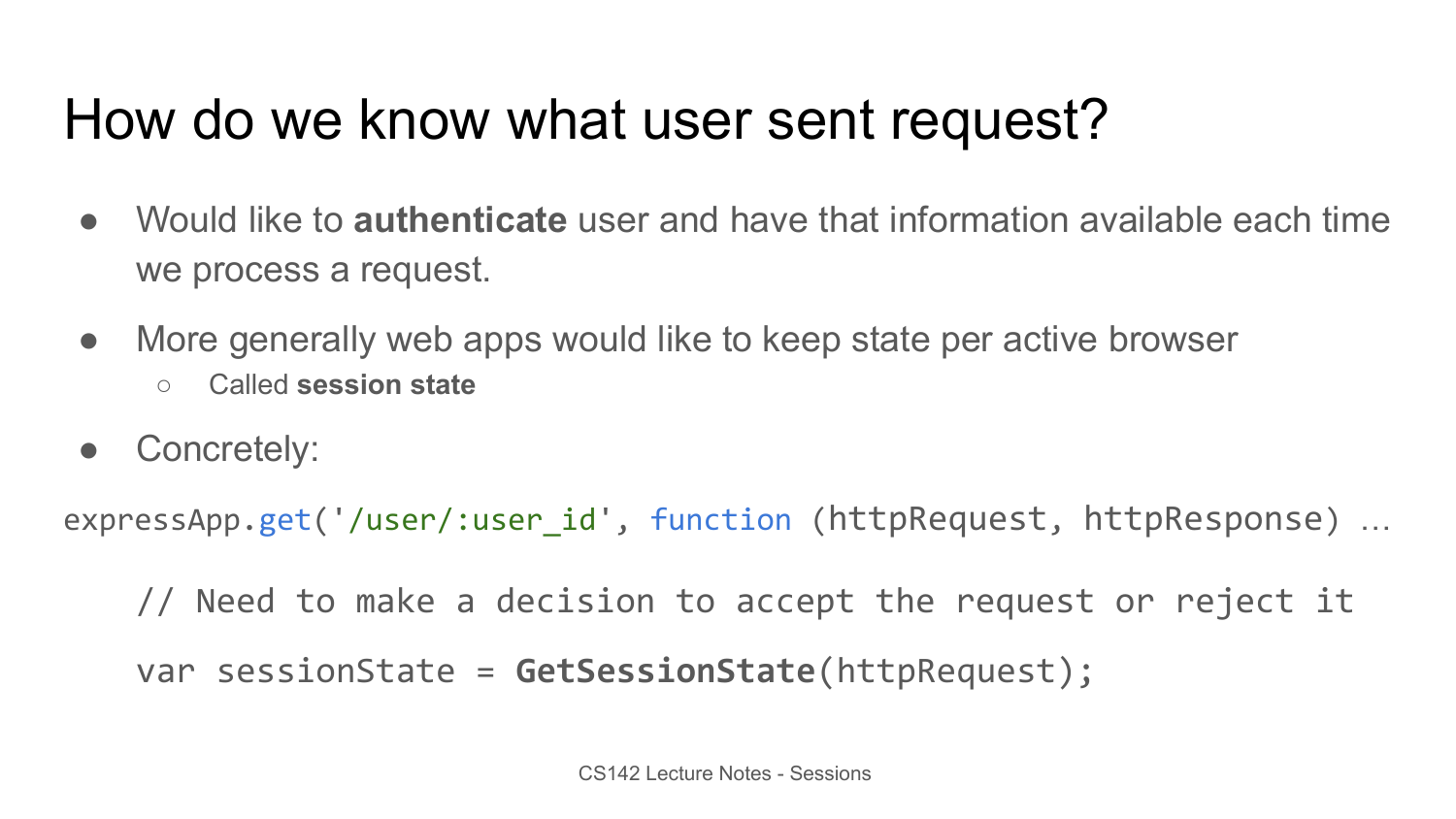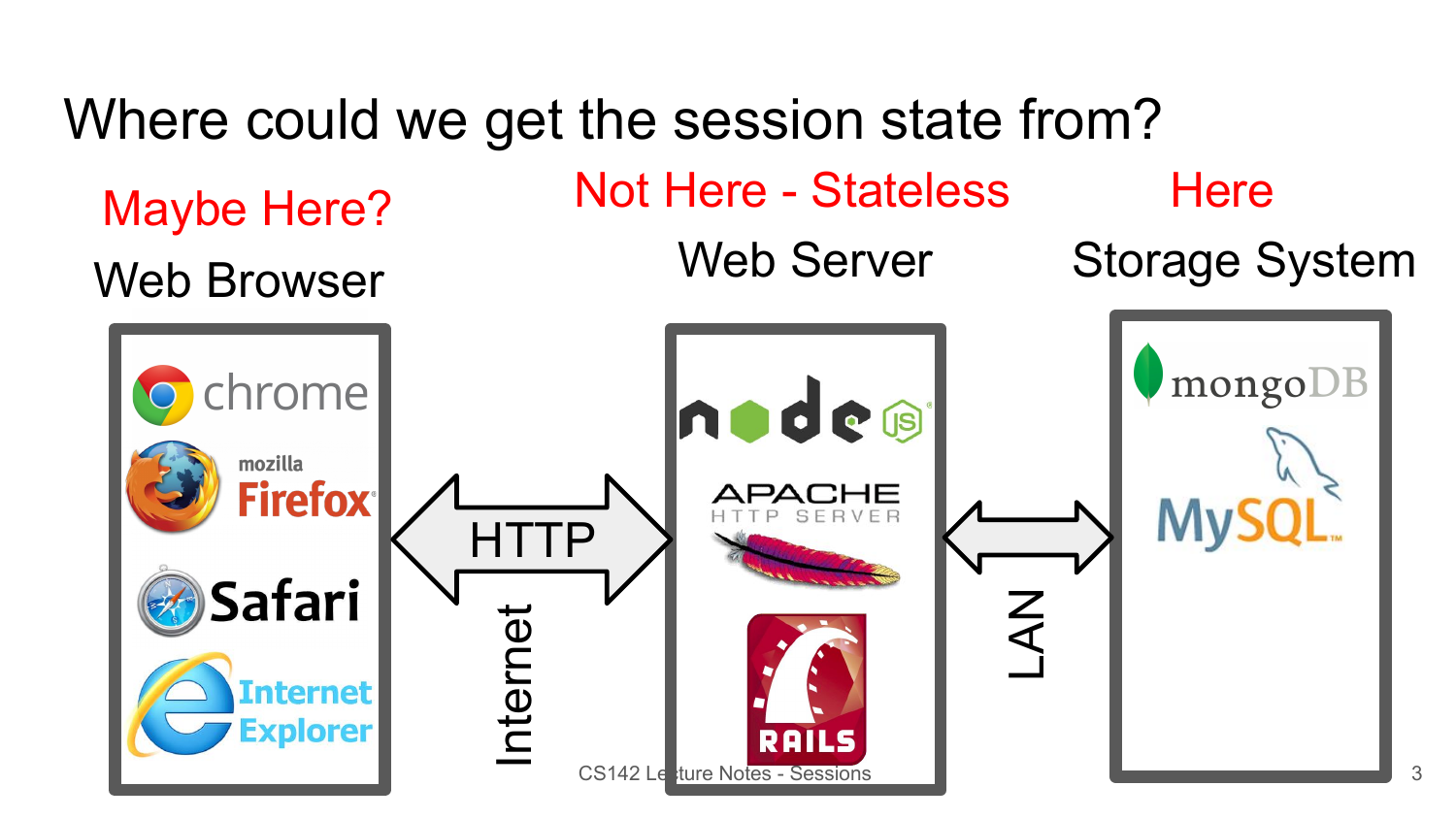## Session state lookup problem

- HTTP request just come into a web server
	- Not a lot information to uniquely identify "session"
- Solution: Include something in the request to tells us the session
	- Care must taken to avoid forgeries
- Early HTTP solution: **Cookies**
	- **○** State set by web server that browser attaches to every request
	- Useful but with a checkered history
- Modern browser support local storage API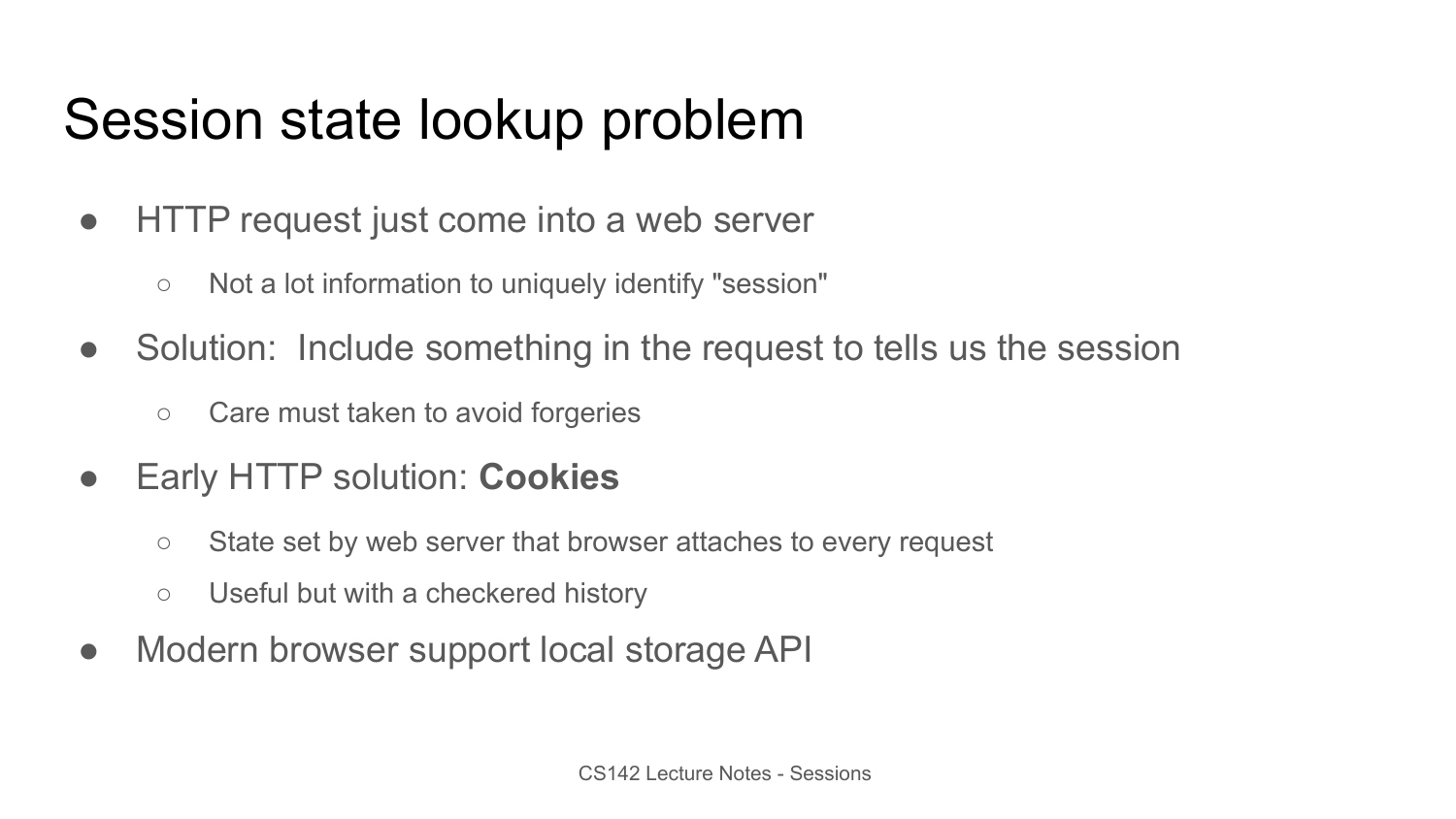#### HTTP Cookies: Basic Idea

● Web server adds Set-Cookie: to HTTP response header

Set-Cookie: cookie name1=cookie value1

Set-Cookie: cookie name2=cookie value2; expires=Sun, 16 Jul 2016 06:23:41 GMT

Each cookie is just a name-value pair.

● Future requests from browser to same server should include the Cookie:header

Cookie: cookie name1=cookie value1; cookie name2=cookie value2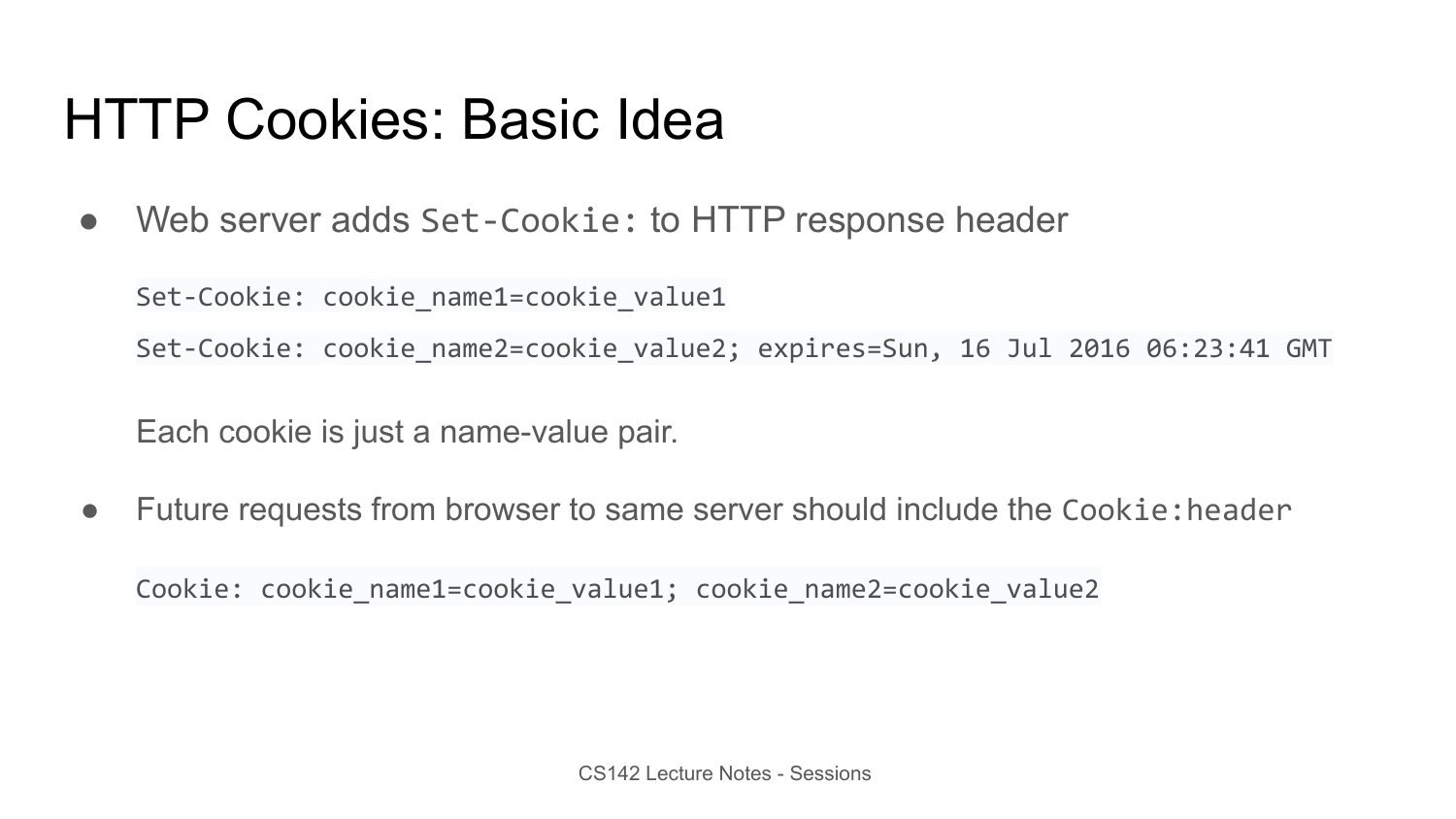## Cookie contents

- Cookie: name and data
	- Domain for this cookie: server, port (optional), URL prefix (optional)
	- The cookie is only included in requests matching its domain
	- Expiration date: browser can delete old cookies
- Limits:
	- $\circ$  Data size limited by browsers (typically < 4 KB)
	- Browsers limit the number of cookies per server (around 50)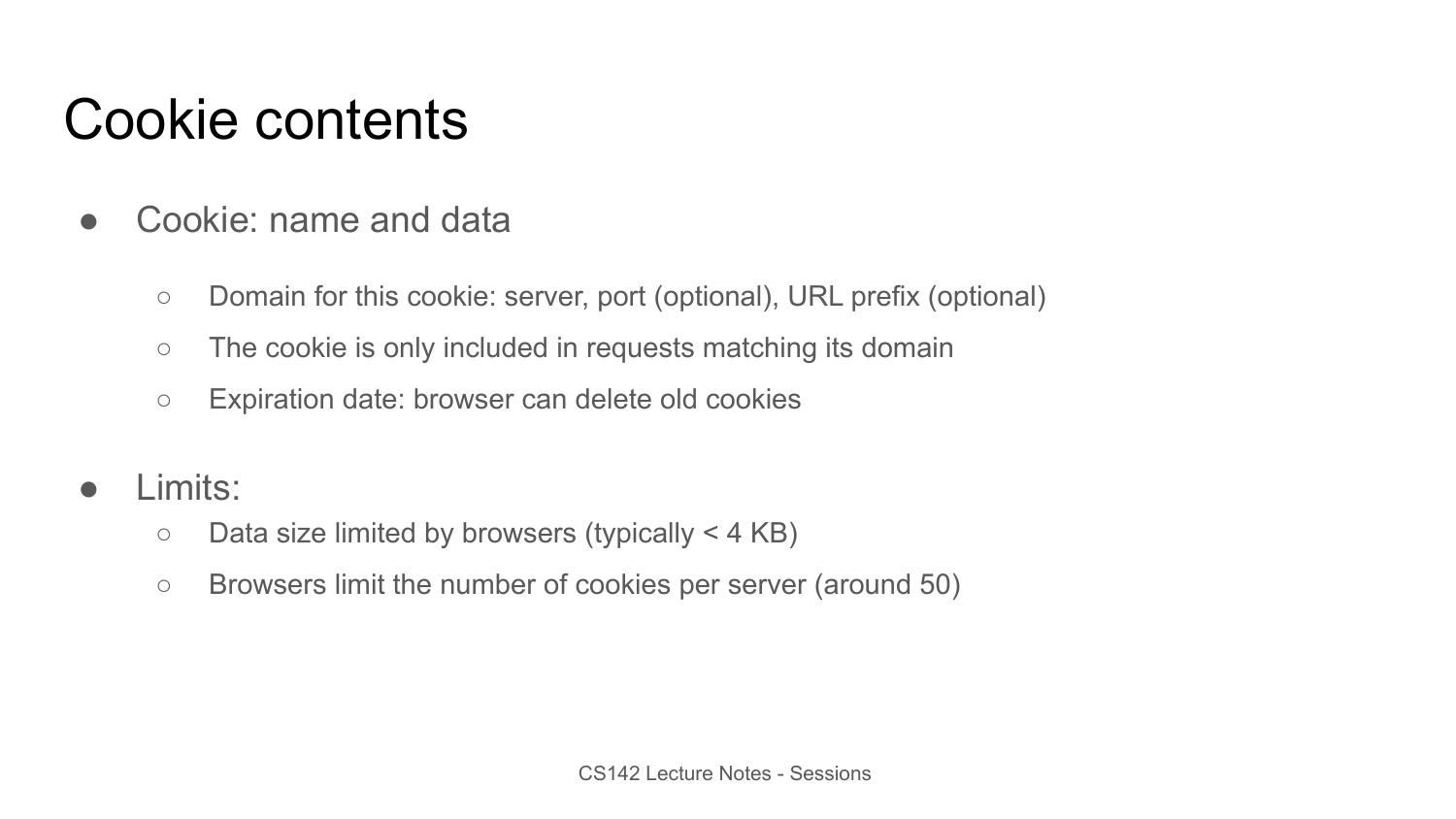## Cookies as web app storage

- User can:
	- View cookies
	- Modify/corrupt cookies
	- Delete cookies
	- Create cookies
	- Lose cookies to hackers
- Simply switching browsers looks like you deleted the app's cookies
	- Cookies have been used in bad ways (more later in class): Users are suspicious of them
- Pretty unreliable web app storage
	- Limited to hint, shortcut, etc. that can be recovered if missing
	- While actively communicating with web app: **Session cookies**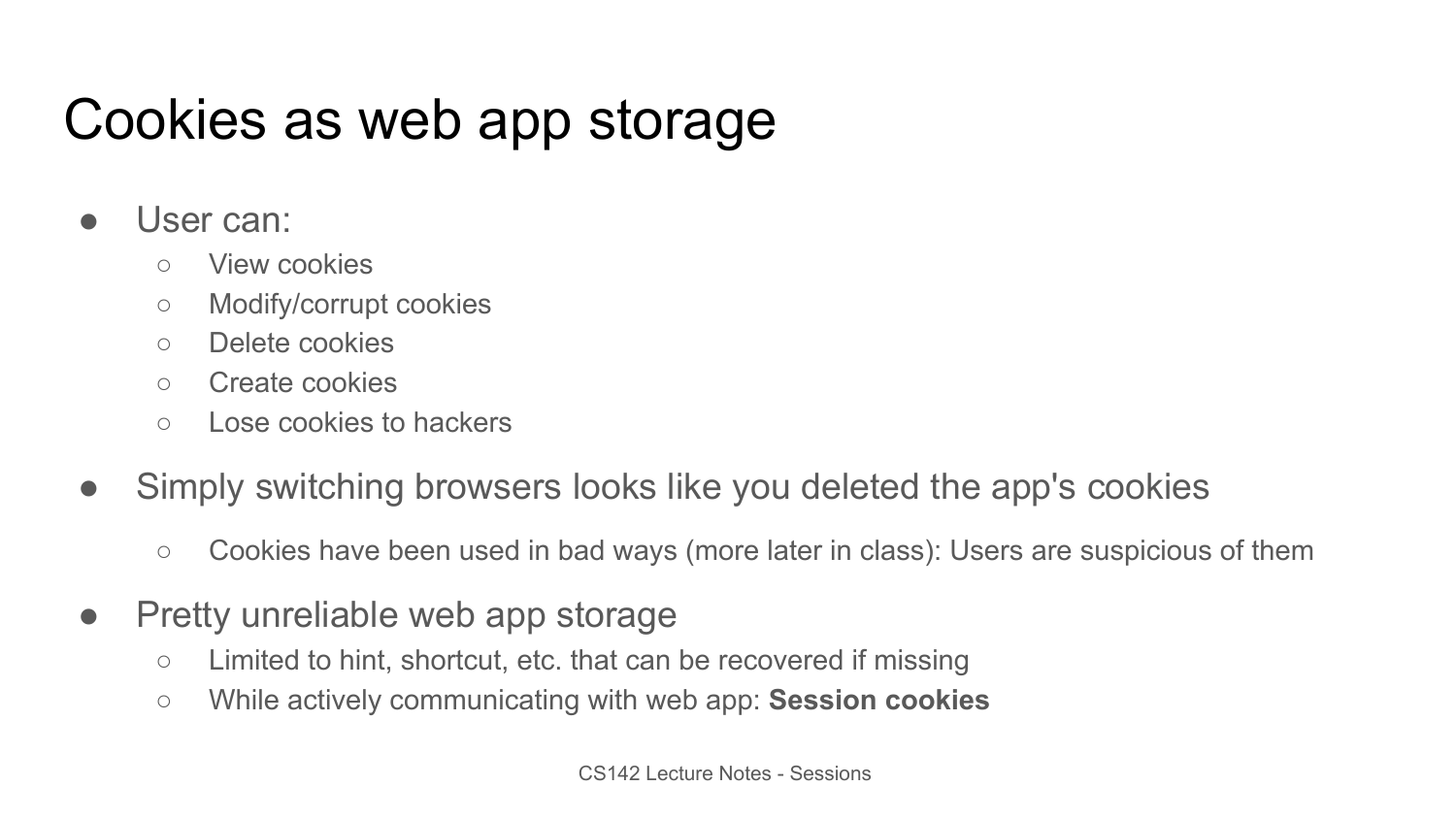#### Session state with cookies

- Early web frameworks (e.g. Rails) supported storing session state in cookies ○ Rails provided session, a JavaScript-like object, that you could store anything session[:user\_id] = "mendel"
- Rails packaged session into a cookie and added to HTTP response
	- Data will be available in all future requests from the same browser
- Rails automatically checks for a session cookie at the start of each request:
	- Cookie exists? use it to find session data
	- No cookie? Create new session, new cookie
- End of each request: save session data where it can be found by future requests. (where?)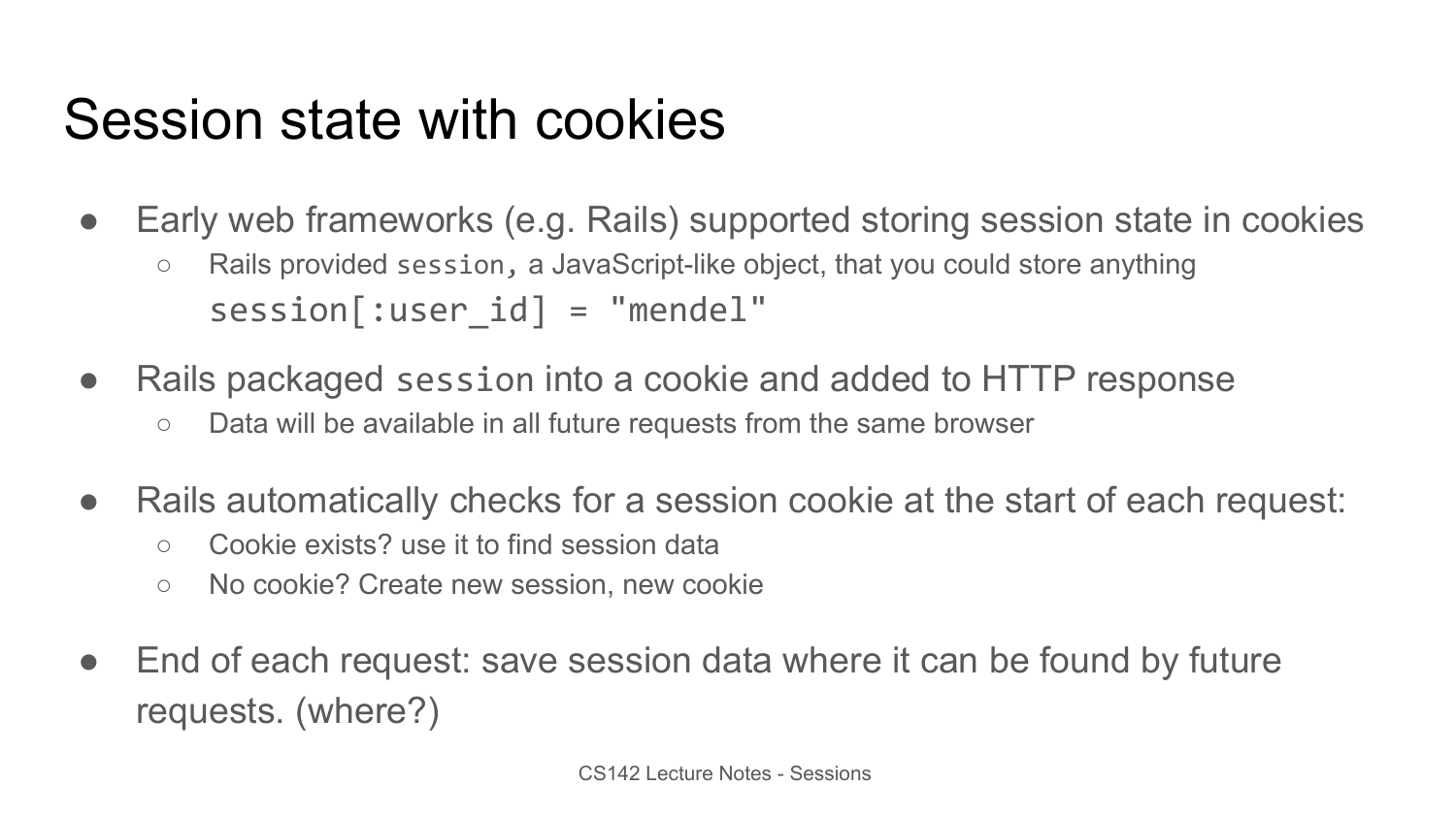#### Session state in cookies

- Early approach: Store session state in cookie
	- Since cookies can be viewed, changed, deleted, stolen, etc. care must be taken. Example:
		- session.user id = "mendel";
		- session.password = "foobar";
	- Using cryptography you can:
		- Hide content from viewers, hackers
		- Detect forgeries and changes
		- Can't do much about deletions
- An alternative is to put a pointer to the session state in the cookie:

Set-Cookie: session=0x4137fd6a; Expires=Wed, 09 Jun 2012 10:18:14 GMT Less transfer overhead but still need to protect with cryptography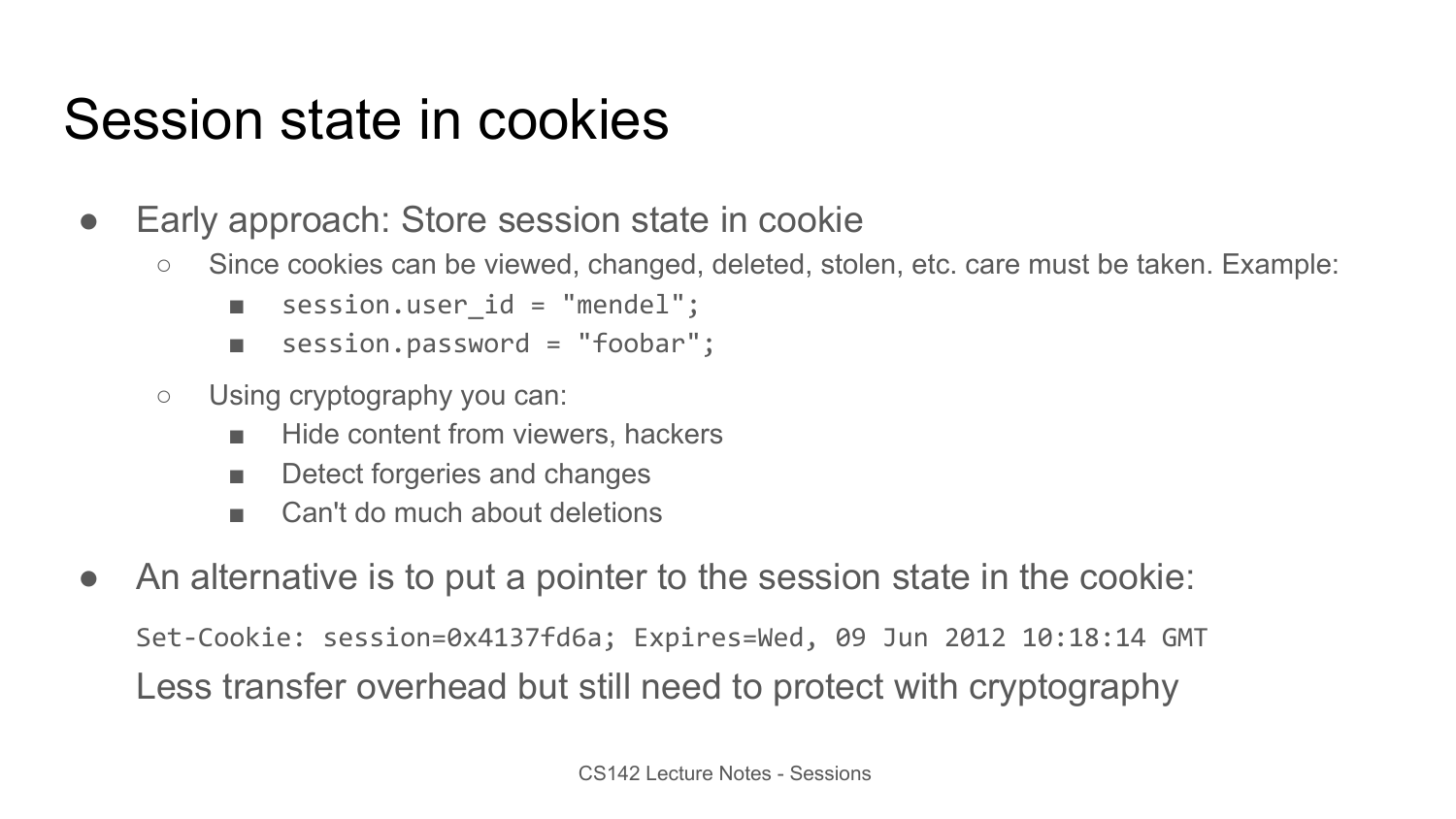# Options for storing session state

- Web server's memory
	- Fastest access
	- May be too large (many active users)
	- Makes load balancing across web servers hard
- Storage system
	- Easy shared across all the web servers
	- May be overkill: Don't need the super reliability of storage system
	- May be too much load for the storage system (Need on every request)
- Specialized storage system
	- Support fast fetching of small, short-lived data
	- Example: memcache, redis in memory key-value stores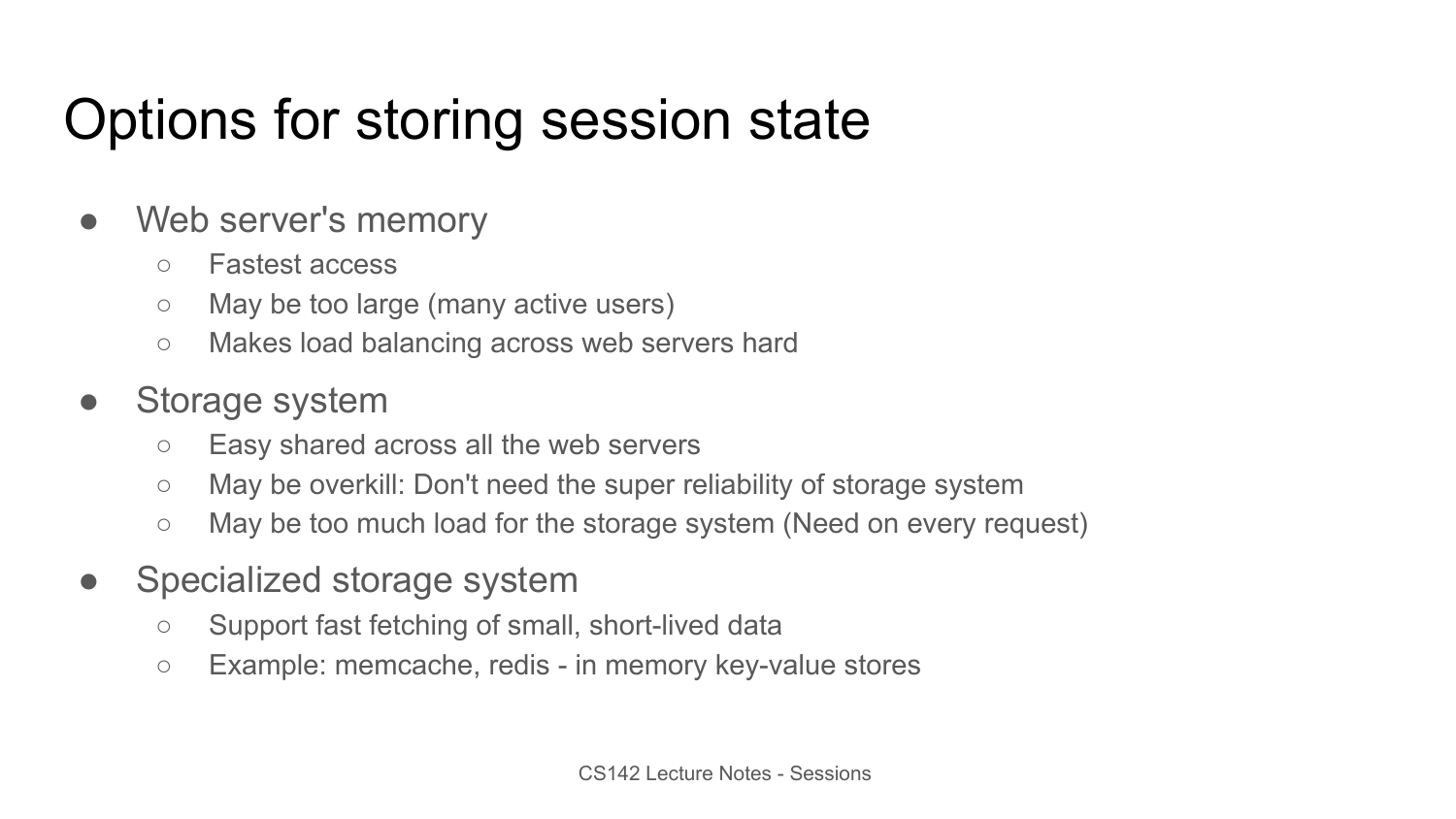# var session = require('express-session');

- ExpressJS has a middleware layer for dealing with the session state
	- Stores a sessionID safely in a cookie
	- Store session state in a session state store
	- Like Rails, handles creation and fetching of session state for your request handlers
- Usage:

```
app.use(session({secret: 'badSecret'}));
    secret is used to cryptographically sign the sessionID cookie
```
app.get('/user/:user\_id', function (httpRequest, httpResponse) … httpRequest**.session** is an object you can read or write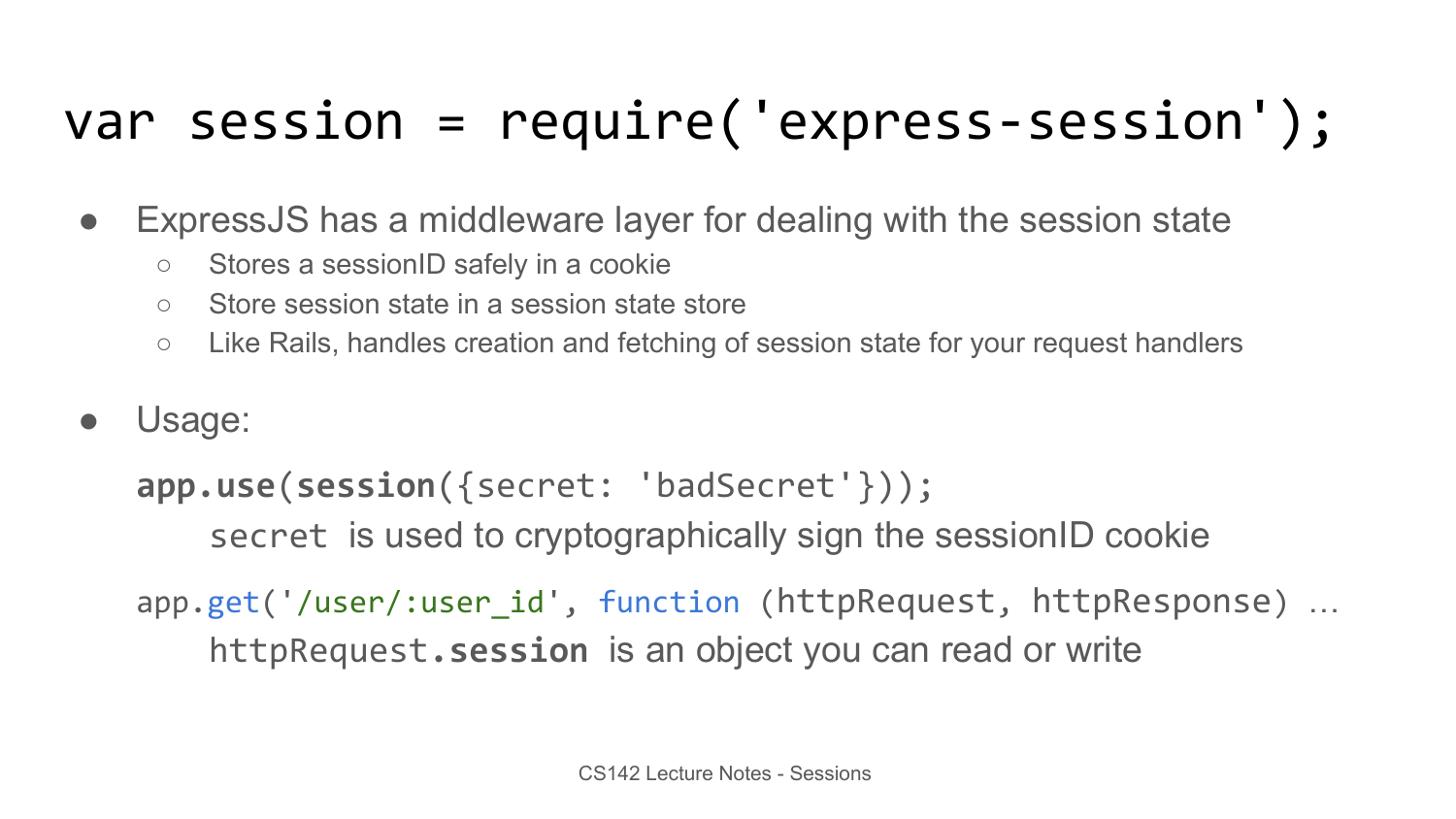#### Express session usage example

- Login handler route can store into httpRequest.session.user id
- All other handlers read httpRequest.session.user id
	- If not set error or redirect to login page
	- Otherwise we know who is logged in
- Can put other per-session state in httpRequest.session
- On logged out you will want to destroy the session

httpRequest.session.destroy(function (err) { } );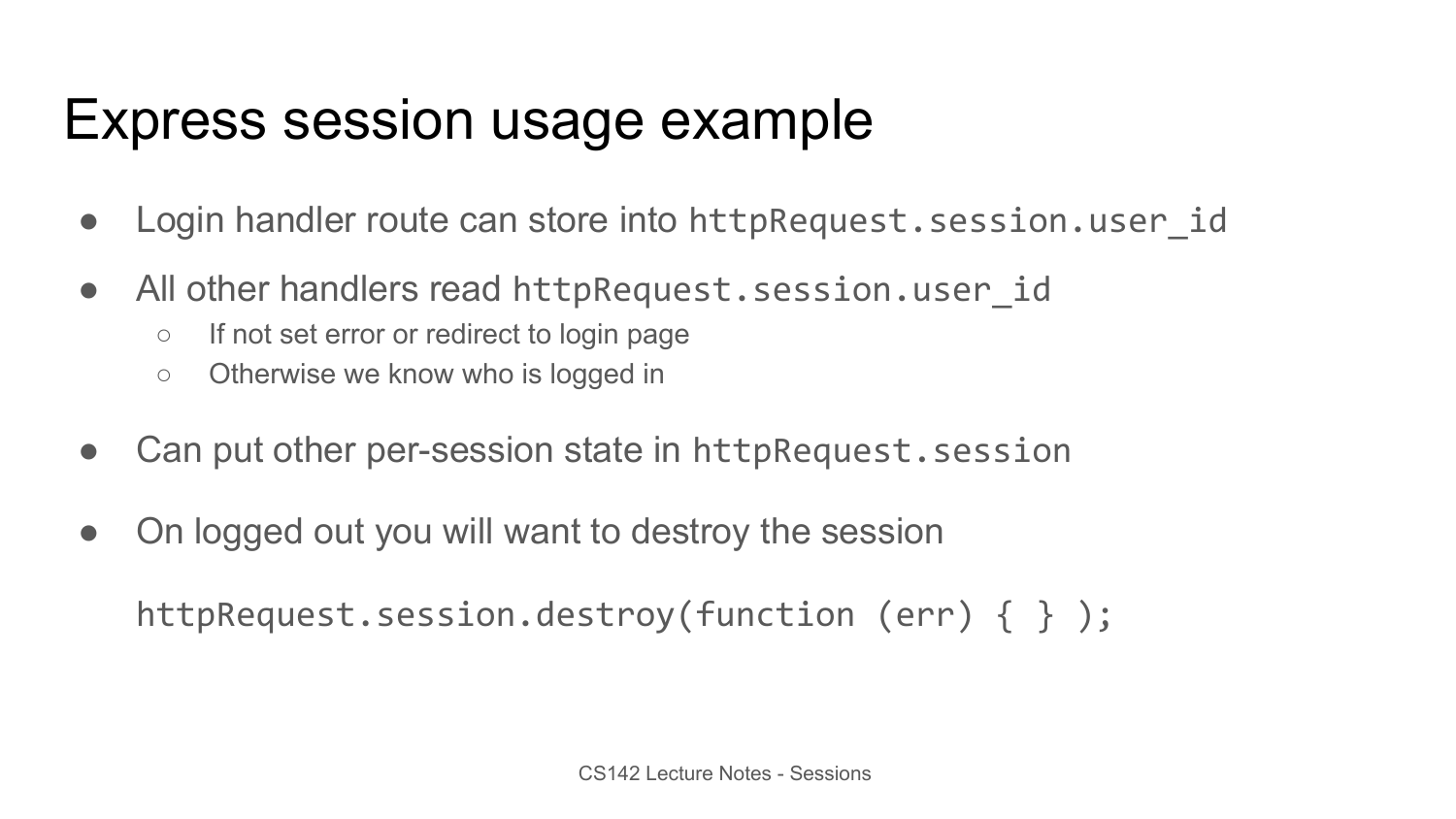# Express Session: Session Store

- Default session store is in the Node is memory
	- OK for development but not production
- Has session store backends for many storage systems
- Hooking up to MongoDB via Mongoose

```
var MongoStore = require('connect-mongo')(express);
```

```
expressApp.use(session({
```

```
 store: new MongoStore({ mongooseConnection: mongoose.connection })
}));
```